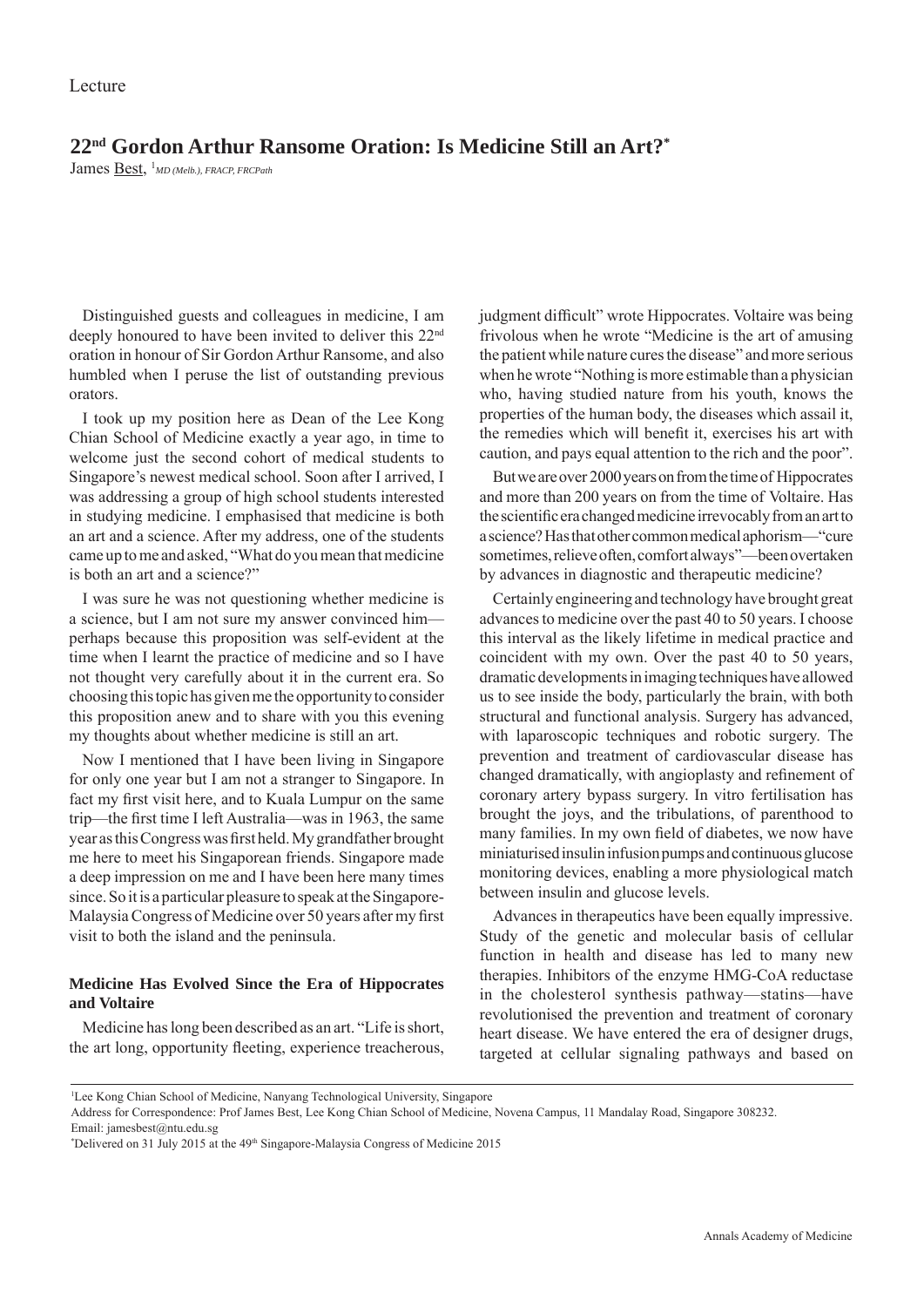knowledge of molecular structures. For example, the tyrosine kinase inhibitor, imatinib is dramatically effective in several cancers, including chronic myeloid leukaemia and gastrointestinal stromal tumour. Biological therapies have been developed, such as antibodies designed to block the function of the inflammatory molecule  $TNF\alpha$ , which have proven very effective in the treatment of rheumatoid arthritis and useful in other inflammatory diseases such as ulcerative colitis and psoriasis. Another antibody therapy, solanezumab, binds to β amyloid proteins and was reported only last week to slow progression of dementia. Stem cell therapies are starting to show real promise in the treatment of macular degeneration and Parkinson's disease.

Laboratory research has also led to an understanding of how some existing therapies work. Only recently have we known that metformin, firstline therapy in the treatment of type 2 diabetes for over 50 years, activates the enzyme AMP-kinase, which is also activated by exercise. The holy grail of research in this area is to develop a therapy which is the pharmaceutical equivalent of physical exercise. We have also learned that insulin stimulates uptake of glucose by muscle tissue through activating transfer of a specific glucose transporter protein—a sugar shuttle—from an inactive intracellular site to insert itself in the cell membrane.

At the same time, particularly in the use of pharmacological treatments, medicine has moved from relying too much on treacherous experience and difficult judgment to the use of systematised evidence based on well conducted and unbiased clinical trials. One of the great pioneers in this area of medicine, David Sackett, died on May 13 this year and has left a huge legacy based on judicious application of knowledge. For what use is new knowledge if it is not used appropriately? It can be considered an art to apply the scientific basis of medicine wisely and effectively.

#### **The Era of Precision Medicine**

Now—62 years after Watson and Crick reported the structure of DNA and 12 years after the first human genome was sequenced—we stand on the threshold of an era named precision medicine. In this proposed model of medical care, diagnosis, prognosis and treatment will be based on genome analysis—genomics, protein analysis proteomics and metabolite analysis—metabolomics, from each individual. This mega-data or big data will be collated to predict response and so to individualise therapy.

Of course this approach relies on high level computing, which is also changing the nature of medical practice. Although it is argued that medicine has been much slower to utilise computing technology than other industries such as the commercial and engineering fields, the advent of the electronic medical record and digitisation of imaging and

laboratory results mean that the computer screen is or will soon be our constant companion during the consultation. As we all know, our patients can and do access medical information on the internet, as well as from family, friends and neighbours, who also get information form the internet. And our patients can also seek treatment through the internet. Computerised cognitive behavioural therapy is available online for help with anxiety, stress, depression, phobias and obsessive compulsive disorders. Systematic analysis of studies in this area has demonstrated the utility of this approach.

So what are the consequences of the explosion of technology and scientific discovery for the practice of medicine and the role of the doctor? Science and technology of medicine is at its most advanced in the US, of course, and so perhaps we should look there for the answer to what lies ahead. Dr Abraham Verghese, physician-author and Professor for the Theory and Practice of Medicine at Stanford University Medical School says, "I joke, but only half joke, that if you show up in an American hospital missing a finger, no one will believe you until they get a CAT scan, MRI and orthopedic consult". So using one's judgment and common sense is still part of the art of medicine, in both diagnosis and treatment. Much of medicine continues to involve complexity and uncertainty, so there remains a place for clinical reasoning despite the ubiquity of clinical guidelines and decision support systems.

### **What Constitutes the Art of Medicine and Is It Still Required?**

But what other elements of medical practice remain relevant and constitute the art of medicine? They are contained in the many strands that make up the bond between doctor and patient. The basis of the doctor-patient relationship is trust—and trust is engendered in ways that include active listening, empathy, compassion and physical contact.

That is not easy. As Kafka wrote in his short book, 'A Country Doctor': "To write prescriptions is easy; to come to an understanding with people is hard." That is the essence of clinical medicine: to come to an understanding with people and with that understanding to accompany them on their medical journey. No matter how sophisticated diagnosis and therapy becomes, patients will still appreciate someone they trust accompanying them on that journey. What comfort can a computer provide? Even if it does have artificial intelligence and even if it can simulate the human touch, it will still be just that—artificial and simulated.

Even with the scientific advances over the past 40 to 50 years, I would contend that this kind of relationship with our patients is just as important as it ever was. With more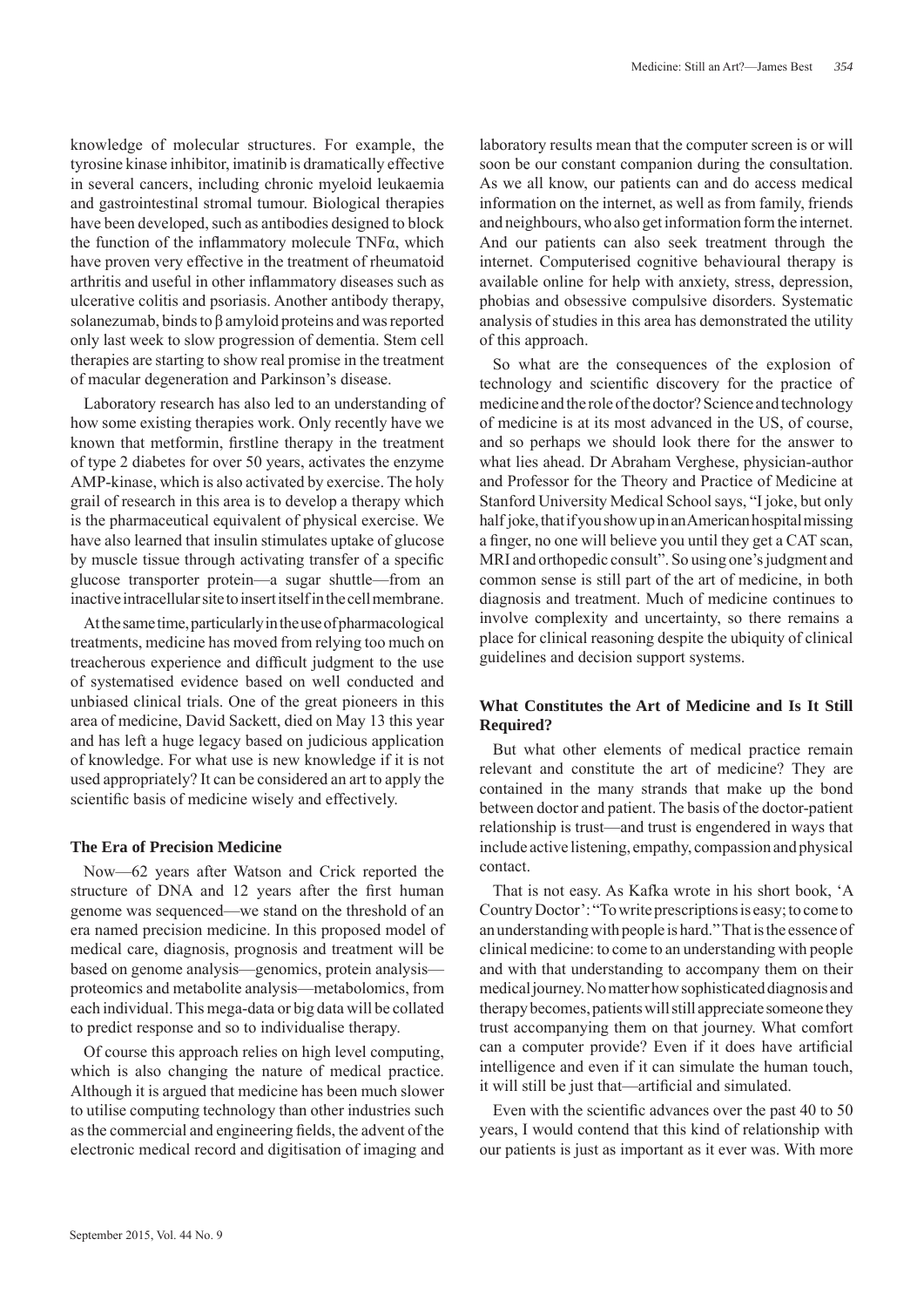chronic disease and in Singapore an ageing population, complex illnesses such as diabetes require a strong bond between doctor and patient to achieve good outcomes. We are far from curative treatments for kidney, liver, lung or heart failure, despite the advances in stem cell research. Neurodegenerative diseases and musculoskeletal disorders are major burdens with only modest advances in most areas. Mental illness remains a major cause of morbidity and progress in the therapeutic management of major psychiatric disorders over the past 40 to 50 years has been incremental but not dramatic.

In cancer treatment there have been significant advances in some areas, but cancers of lung, pancreas, breast, ovary and prostate are still major causes of mortality and the promise of precise therapies based on the genetic and molecular analysis of individual cancers remains just a promise.

I do, of course, share the excitement at the discoveries that have enhanced our knowledge of the pathophysiological basis of human disease and I can envision the amazing progress likely to occur over the next 50 years in the treatment, and hopefully in the prevention, of many of the diseases I have mentioned. But I do not foresee medicine becoming totally mechanised and even if there are effective treatments for all illnesses, they will still need to be managed by caring clinicians with empathy and compassion. Just as insulin was expected to be a cure for diabetes 94 years ago, I expect that many of the so-called cures that will be discovered in the future, will in fact, be imperfect and complex therapies.

#### **Management of Patients with Terminal Illness in the Era of Precision Medicine**

One concern about the advent of precision medicine is that we could, as a profession, focus almost entirely on technical treatment of the disease process and lose our view of the whole person, our patient. This danger of applying scientifically sound therapies in circumstances which are futile already occurs frequently in the management of patients with cancer.

In his book 'Being Mortal', Harvard Medical School surgeon Atul Gawande writes "The simple view is that medicine exists to fight death and disease, and that is, of course, its most basic task. But the enemy has superior forces. Eventually, it wins. And in a war that you cannot win, you don't want a general who fights to the point of total annihilation." Treatment that is burdensome—both in terms of major side effects and cost—and essentially futile in that it may prolong life by only a few months is already prevalent in the so-called battle against cancer.

In the precision medicine age, we will undoubtedly see major advances in cancer therapy with dramatic and

worthwhile outcomes. At the same time, there will be many other therapies that have only incremental benefit, extending life by a few months at great cost to all concerned. Helping our patients and their families to choose wisely in this situation will require great art.

Sir Murray Brennan, a New Zealand born and educated surgical oncologist, who was Chairman of the Department of Surgery at Memorial Sloan Kettering Cancer Center in New York for over 20 years, spoke at a symposium I attended earlier this year on 'Affordable Cancer Care.' He spoke about the extensive practice of futile and burdensome surgery in cancer care because doctors lose sight of what is good for their patients.

And he contrasted the ways that doctors can care for their patients when the decision is made that aggressive treatment of the disease is no longer warranted. An all too common approach is to say, "There is nothing more I can do for you" and to pass the patient on for palliative care management. His recommended approach is to say, "I do not think there is any further benefit to be gained from more surgery. But I will continue to care for you and make sure you receive the best possible treatment." I believe that is the kind of doctor you and I would like to have caring for us.

So let us make sure that use of the new treatments that will become available as the precision medicine wave rolls in, is matched by a renewed focus on patient-centred care, balancing the science with the art of medicine. Let us afford our patients a good death when the time comes, with all the care that modern medicine can provide, but avoiding futile and invasive treatments that rob them of dignity and precious last moments with their loved ones.

## **The Rewards from Medicine as a Caring Profession and its Teaching**

While doctors who are skilled in the art of medicine provide great benefit to their patients, we should not forget the rewards we receive as clinicians from practising the art of medicine. Robert M Solomon, medical graduate of University of Singapore and bishop of the Methodist Church in Singapore believes that "the quality of the doctor-patient relationship…is guided by the best of human virtues such as altruism, compassion and the desire to alleviate human suffering." Isn't that what has drawn us to medicine as a career—the opportunity to share in the lives of others and to lighten their burden in times of trouble? Doesn't that give meaning to our lives—or at least to our working lives? As the American poet and essayist Ralph Waldo Emerson said: "To know even one life has breathed easier because you have lived. This is to have succeeded."

So if it is important for doctors to practise the art of medicine well into the future, how should we be equipping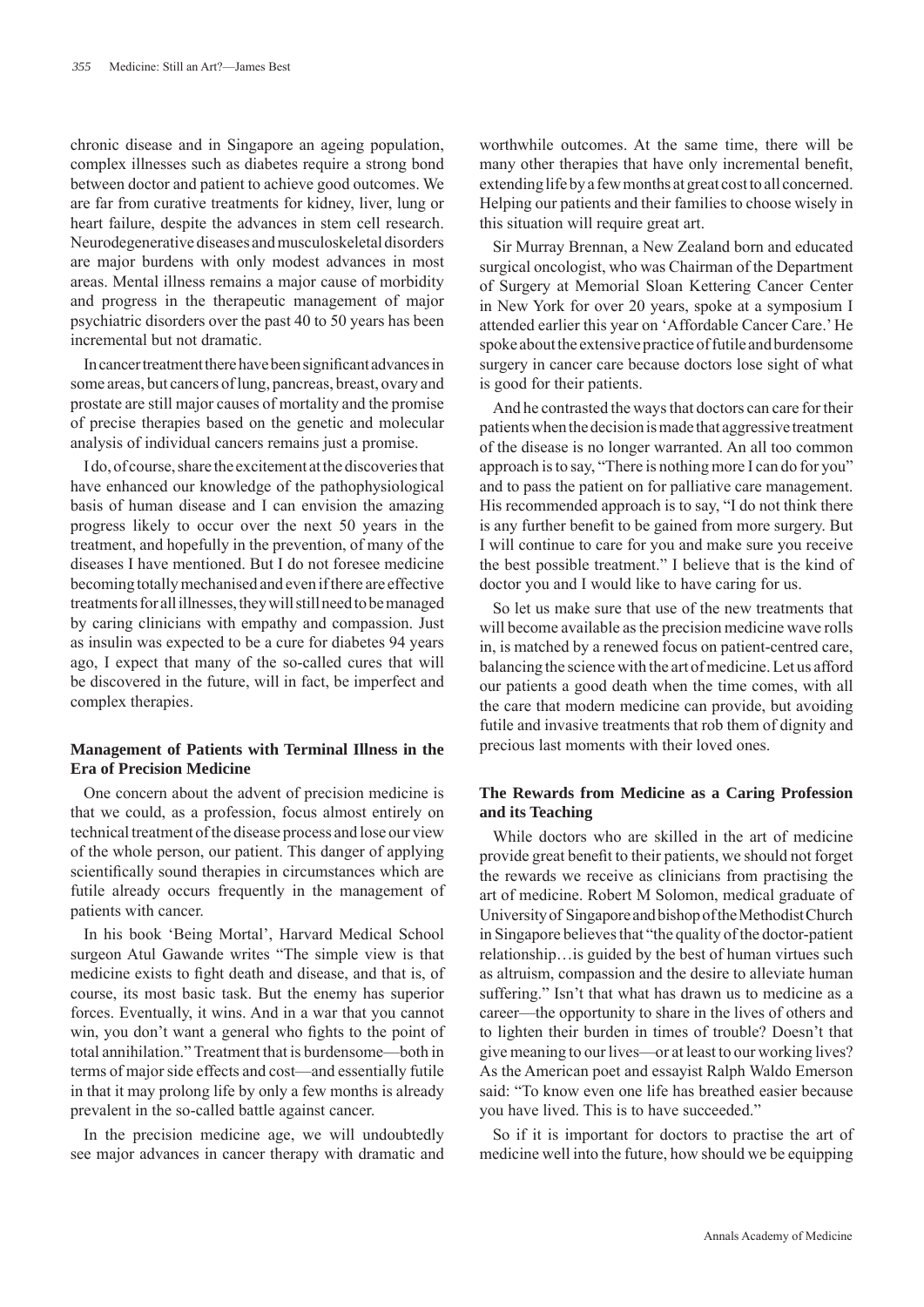our medical students to learn the art? Again Dr Verghese from Stanford: "What we need in medical schools is not to teach empathy, as much as to preserve it—the process of learning huge volumes of information about disease, of learning a specialised language, can ironically make one lose sight of the patient one came to serve; empathy can be replaced by cynicism."

Of course we do attempt now to select students in part on the basis of their empathic skills, but that is a very inexact science. At least we demonstrate that we think it is important. Encouraging our students to learn from their patients and from other health professionals is part of the modern curriculum for instilling a sense of empathy and compassion. We can also teach about professionalism and ethical responsibility. The development of professional identity is aided in many medical schools by white coat ceremonies and recitation of the Hippocratic Oath on entry to medical school. Over 100 years ago William Osler urged us to treat medical students as our junior colleagues, surely an important way for them to develop that sense of belonging to our profession.

Innovative programmes in the humanities and medicine use art, literature and poetry to explain the human condition and to help our students come to an understanding of human nature and the effect of illness on the individual. In fact, it is not just students who can benefit from a study of the humanities. William Osler read non-medical classics from 10 to 11 every evening—and just as we keep ourselves up to date with medical literature, we can refresh our commitment to the art of medicine in this way.

With all of these efforts to develop our students as caring professionals, it is the role model that doctors provide to our students that probably has the most impact. Learning by example, just as children tend to emulate their parents' behaviour, is called the hidden curriculum. That means we all have a responsibility to demonstrate the art of medicine when we are being observed and to practise it even when we are not being observed. Because genuine empathy and compassion are not qualities that can be turned on and off like a tap.

#### **What Can We Learn and Emulate from Gordon Arthur Ransome?**

In his collection of aphorisms called 'Aequanimitas', William Osler wrote "the stories of the lives of the masters of medicine do much to stimulate our ambition and rouse our sympathies." So what can we learn from that master of medicine and first master of the Academy, Gordon Arthur Ransome, that will stimulate our ambition to practise the art of medicine?

I draw on his entry in Munk's Roll of the lives of members

of the College of Physicians, which in turn, derives from the writings of his students and colleagues, some of whom have spoken of him at earlier orations in his honour. He is described as kind and softly spoken. He was always ready to answer any cry for help from patients, staff or colleagues. When he was with a patient, he was transported into a world where only the patient mattered—and his patients knew that. He believed that a doctor is placed in a special position to gain the patient's trust and that a doctor needs to be a student of human nature. He was a master of clinical diagnosis and an enthusiastic and effective teacher, fondly remembered by his students.

I want to emphasise here that Gordon Arthur Ransome loved teaching, as did William Osler. In fact Osler said: "I desire no other epitaph—no hurry about it, I may say—than the statement that I taught medical students in the wards, as I regard this as by far the most useful and important work I have been called upon to do." I am sure Ransome knew this Oslerian saying and he himself was notorious for becoming so engaged in teaching his medical students that they complained he would often keep them through their lunch period. He believed that students should study history and philosophy—and I am sure he would have approved of the introduction of the study of the humanities into the modern medical curriculum.

As Dean of a medical school, I cannot pass up the opportunity to recommend teaching as another way to maintain our currency in the art and science of medicine, as well as to give back to the profession which has nurtured us.

I mentioned earlier the practice of reciting the Hippocratic Oath at entry to medical school or after graduation. It is usually a modern version such as that endorsed by the World Medical Association. Another interpretation that I particularly like was written in 1964 by the Dean of Tufts University medical school, Dr Louis Lasagna. The first promise in this version is: "I will respect the hard-won scientific gains of those physicians in whose steps I walk, and gladly share such knowledge as is mine with those who are to follow." And there is another promise that is relevant to my topic this evening: "I will remember that there is art to medicine as well as science, and that warmth, sympathy and understanding may outweigh the surgeon's knife or the chemist's drug."

Clearly, Gordon Arthur Ransome epitomised the art of medicine and we can learn much from his example of selflessness and devotion to his patients. Of course, the world and its ways have changed since he practised medicine here in Singapore. The gender balance of the medical profession has changed and the importance of family and other commitments outside of medicine are acknowledged more readily. We are also challenged by changes that can distance us from our patients, like the computer terminal, the